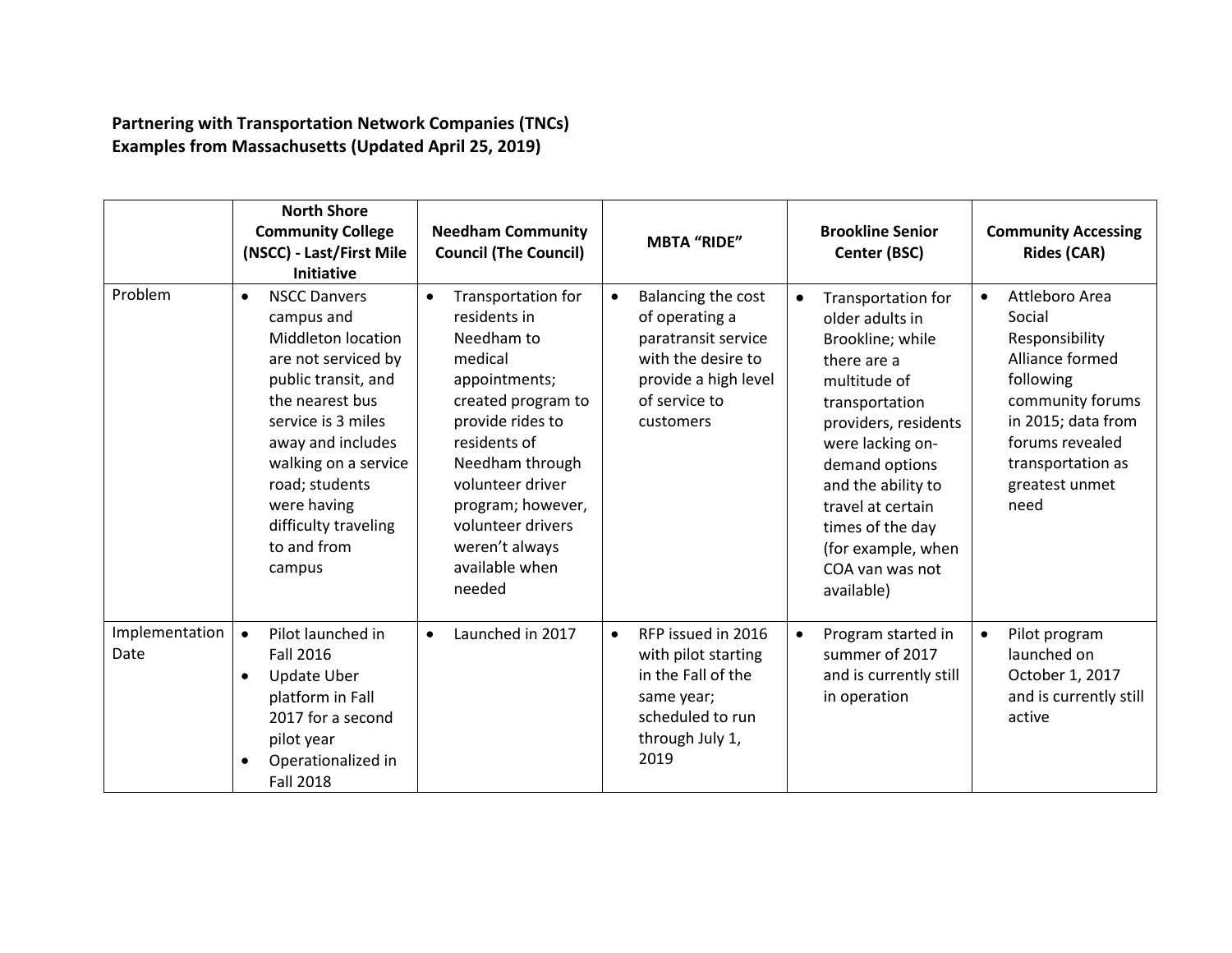|         | <b>North Shore</b><br><b>Community College</b><br>(NSCC) - Last/First Mile<br>Initiative | <b>Needham Community</b><br><b>Council (The Council)</b>                                                                         | <b>MBTA "RIDE"</b>                                                                      | <b>Brookline Senior</b><br>Center (BSC)                           | <b>Community Accessing</b><br><b>Rides (CAR)</b>                                                                                                                                                                                                                                                                                                                                                                                                                                                               |
|---------|------------------------------------------------------------------------------------------|----------------------------------------------------------------------------------------------------------------------------------|-----------------------------------------------------------------------------------------|-------------------------------------------------------------------|----------------------------------------------------------------------------------------------------------------------------------------------------------------------------------------------------------------------------------------------------------------------------------------------------------------------------------------------------------------------------------------------------------------------------------------------------------------------------------------------------------------|
| Players | <b>NSCC</b><br>$\bullet$<br>Uber<br>$\bullet$                                            | The Council<br>$\bullet$<br>Lyft<br>$\bullet$<br><b>Beth Israel</b><br>$\bullet$<br><b>Deaconess Hospital</b><br>(BID) - Needham | <b>MBTA</b><br>$\bullet$<br>Uber<br>$\bullet$<br>Lyft<br>$\bullet$<br>Curb<br>$\bullet$ | <b>BSC</b><br>$\bullet$<br>Lyft<br>$\bullet$<br>Uber<br>$\bullet$ | Attleboro - Norton<br>$\bullet$<br>Social<br>Responsibility<br>Consortium<br>including GATRA<br>and the following<br>participating social<br>service agencies:<br>Attleboro YMCA,<br>Arbour Fuller<br>Hospital, The<br>Literacy Center, St.<br>Vincent de Paul<br>Society, Norton<br>veterans office,<br>New Hope, and<br>Attleboro Interfaith<br>Collaborative<br>Uber<br>$\bullet$<br>Support from<br>$\bullet$<br>various other<br>stakeholders, ex.<br>Rep. Elizabeth<br>Poirier and Willow<br><b>Tree</b> |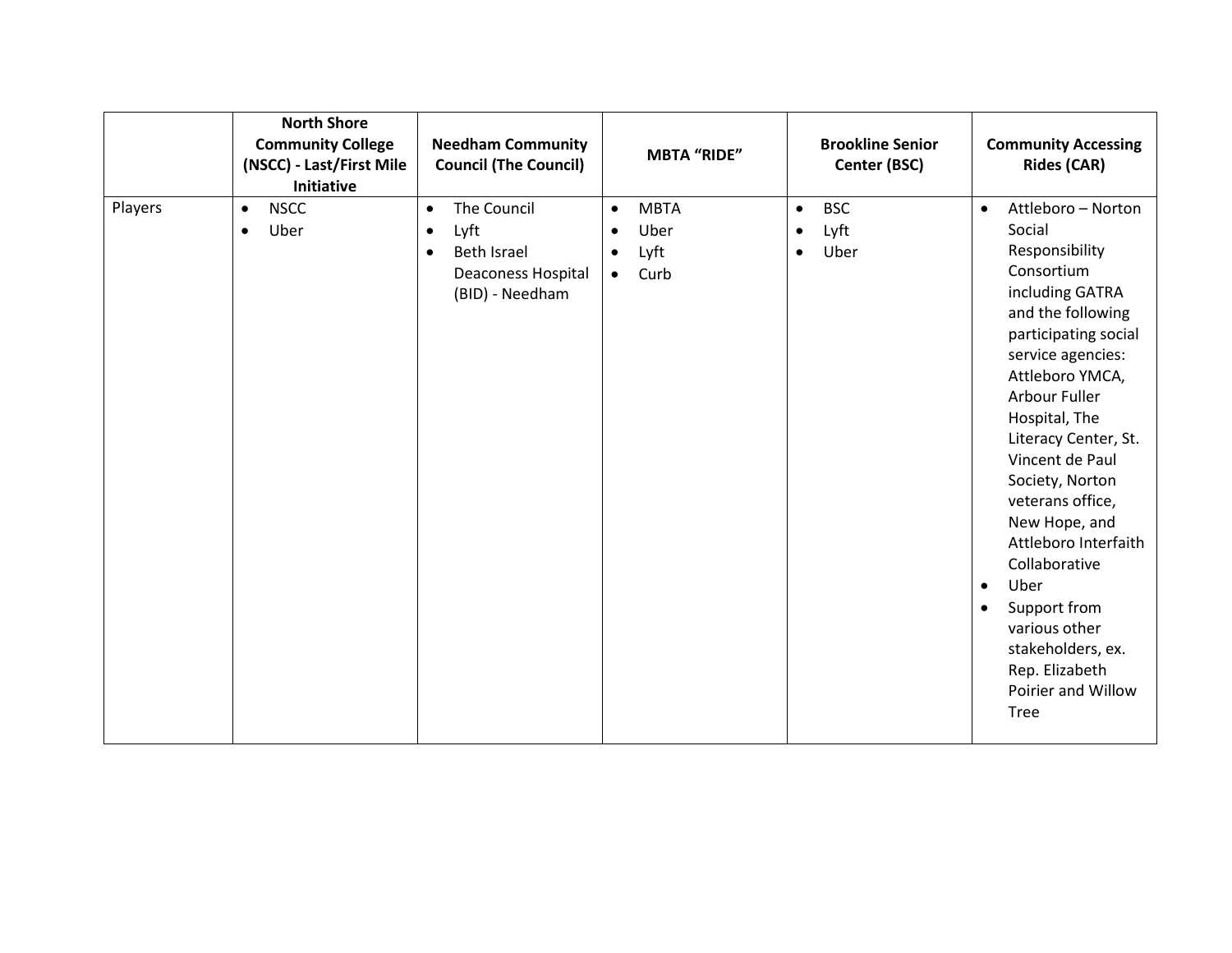|                      | <b>North Shore</b><br><b>Community College</b><br>(NSCC) - Last/First Mile                                                                                                                                                                                                          | <b>Needham Community</b><br><b>Council (The Council)</b>                                                                                                                                                                                                                                                                                         | <b>MBTA "RIDE"</b>                                                                                                                                                                                                                                                                                                                        | <b>Brookline Senior</b><br>Center (BSC)                                                                                                                                                                                                                                                                                          | <b>Community Accessing</b><br><b>Rides (CAR)</b>                                                                                                                                                                                                                                                                               |
|----------------------|-------------------------------------------------------------------------------------------------------------------------------------------------------------------------------------------------------------------------------------------------------------------------------------|--------------------------------------------------------------------------------------------------------------------------------------------------------------------------------------------------------------------------------------------------------------------------------------------------------------------------------------------------|-------------------------------------------------------------------------------------------------------------------------------------------------------------------------------------------------------------------------------------------------------------------------------------------------------------------------------------------|----------------------------------------------------------------------------------------------------------------------------------------------------------------------------------------------------------------------------------------------------------------------------------------------------------------------------------|--------------------------------------------------------------------------------------------------------------------------------------------------------------------------------------------------------------------------------------------------------------------------------------------------------------------------------|
|                      | Initiative                                                                                                                                                                                                                                                                          |                                                                                                                                                                                                                                                                                                                                                  |                                                                                                                                                                                                                                                                                                                                           |                                                                                                                                                                                                                                                                                                                                  |                                                                                                                                                                                                                                                                                                                                |
| Contract<br>Language | Standard Uber for<br>$\bullet$<br><b>Business Contract</b>                                                                                                                                                                                                                          | Standard Lyft<br>Concierge Contract                                                                                                                                                                                                                                                                                                              | Monthly trip data<br>$\bullet$<br>for each customer,<br>origin/destination<br>zip codes,<br>distance/duration,<br>and trip cost<br>Lyft and Curb are<br>$\bullet$<br>willing to share<br>customer contact<br>information but<br>Uber is not, as it<br>violates their<br>current privacy<br>policy                                         | <b>Standard Uber for</b><br>$\bullet$<br><b>Business and Lyft</b><br>Concierge contract<br>Report on number<br>of rides,<br>destinations, and<br>cost                                                                                                                                                                            | TNC agreed to<br>$\bullet$<br>share information<br>on who booked the<br>trip, day, time,<br>miles, amount, etc.                                                                                                                                                                                                                |
| Model                | NSCC plays the first<br>$\bullet$<br>\$10 of any<br>approved Uber ride<br>between:<br>Danvers<br>$\circ$<br>Campus &<br>North<br><b>Shore Mall</b><br>Danvers<br>$\circ$<br>Campus &<br><b>Beverly</b><br>Depot<br>Middleton<br>$\circ$<br>location &<br>North<br><b>Shore Mall</b> | Supplement<br>$\bullet$<br>volunteer driver<br>program with Lyft<br>service; use<br>volunteer drivers as<br>first line of<br>transportation, if<br>none are available<br>summon a Lyft<br>Rides are requested<br>$\bullet$<br>in-advance by<br>consumer, staff at<br>the Council uses<br>Lyft concierge<br>service to request<br>trip and relays | Model has shifted<br>$\bullet$<br>throughout course<br>of pilot program<br>Currently,<br>$\bullet$<br>participants are<br>allowed a limited<br>number of monthly<br>subsidized rides,<br>based on previous<br>RIDE usage<br>Cost structure<br>$\bullet$<br>varies:<br>UberPOOL:<br>$\circ$<br>Rider pays<br>first \$1 for<br>the trip and | Provide rides to<br>$\bullet$<br>medical<br>appointments,<br>outings during<br>times that the BSC<br>van is not available<br>(early mornings and<br>evenings), in<br>emergency<br>situations, and to<br>folks who are<br>interested in trying<br>TNCs for first time<br>To book a ride, an<br>individual contacts<br>the BSC who | Participating<br>$\bullet$<br>organizations<br>placed into<br>subcommittees<br>focusing on various<br>aspects of initiative<br>(operations,<br>funding, and<br>marketing)<br>7 members<br>$\bullet$<br>contributed funds<br>entitling each up to<br>\$2,000 worth of<br>rides<br>Staff of<br>$\bullet$<br>participating social |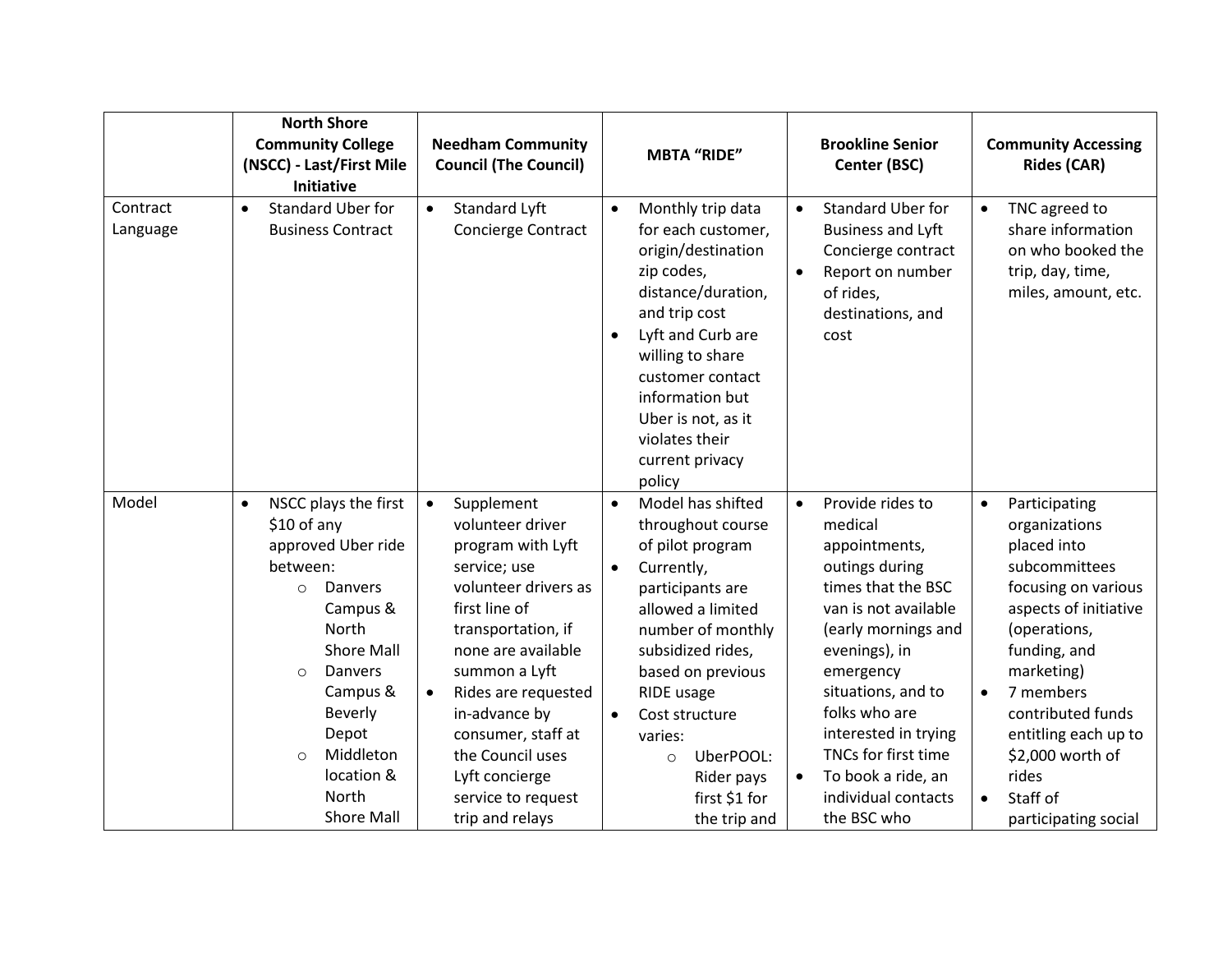|              | <b>North Shore</b><br><b>Community College</b><br>(NSCC) - Last/First Mile<br><b>Initiative</b>                                                                                                                                                                                                                                                                                                                                                                                                                                | <b>Needham Community</b><br><b>Council (The Council)</b>                                                                                    | <b>MBTA "RIDE"</b>                                                                                                                                                                                 | <b>Brookline Senior</b><br>Center (BSC)                                                                                                                                                                                                                                                                                                      | <b>Community Accessing</b><br><b>Rides (CAR)</b>                                                                                                                                                                                                                                                                                                                                                                                                                                                                                                           |
|--------------|--------------------------------------------------------------------------------------------------------------------------------------------------------------------------------------------------------------------------------------------------------------------------------------------------------------------------------------------------------------------------------------------------------------------------------------------------------------------------------------------------------------------------------|---------------------------------------------------------------------------------------------------------------------------------------------|----------------------------------------------------------------------------------------------------------------------------------------------------------------------------------------------------|----------------------------------------------------------------------------------------------------------------------------------------------------------------------------------------------------------------------------------------------------------------------------------------------------------------------------------------------|------------------------------------------------------------------------------------------------------------------------------------------------------------------------------------------------------------------------------------------------------------------------------------------------------------------------------------------------------------------------------------------------------------------------------------------------------------------------------------------------------------------------------------------------------------|
| Model, cont. | Middleton<br>$\circ$<br>location &<br>Beverly<br>Depot<br>Middleton<br>$\circ$<br>location &<br>Danvers<br>Campus<br>North Shore Mall or<br>$\bullet$<br><b>Beverly Depot</b><br>provides<br>connections to<br><b>CATA and MBTA</b><br><b>Operates Monday</b><br>$\bullet$<br>through Saturday,<br>all year long<br>Students utilize<br>$\bullet$<br>discount by signing<br>up and requesting<br>an Uber in<br>designated<br>locations and<br>timeframes. If<br>signed up, then the<br>discount is<br>automatically<br>applied | information to rider<br><b>Billing is done</b><br>$\bullet$<br>through Council<br>credit card<br><b>Organization covers</b><br>cost of ride | anything<br>over \$41<br>total trip<br>cost<br>For all<br>$\circ$<br>other Uber,<br>Lyft, or<br>Curb trips:<br>Rider pays<br>the first \$2<br>and<br>anything<br>over a \$42<br>total trip<br>cost | arranges the<br>transportation<br>through Lyft<br>Concierge or Uber<br>Central and then<br>contacts the<br>resident with all<br>Information<br>pertinent to the<br>trip. At time of<br>pickup, BSC staff<br>member will<br>contact rider with<br>information about<br>the driver and<br>vehicle<br>Organizations<br>٠<br>covers cost of ride | service agencies<br>makes sure public<br>transit through<br>GATRA is not an<br>available option<br>before summoning<br>Uber<br>Use Uber Central<br>$\bullet$<br>platform with single<br>organization<br>(YMCA) acting as<br>fiscal agent and<br>billing agency;<br>unique access<br>codes were<br>provided for each<br>organization to<br>track trip data and<br>for billing purposes<br>Participating<br>$\bullet$<br>agencies can book<br>trips via<br>smartphone, tablet,<br>or desktop<br>computer<br>Organization covers<br>$\bullet$<br>cost of ride |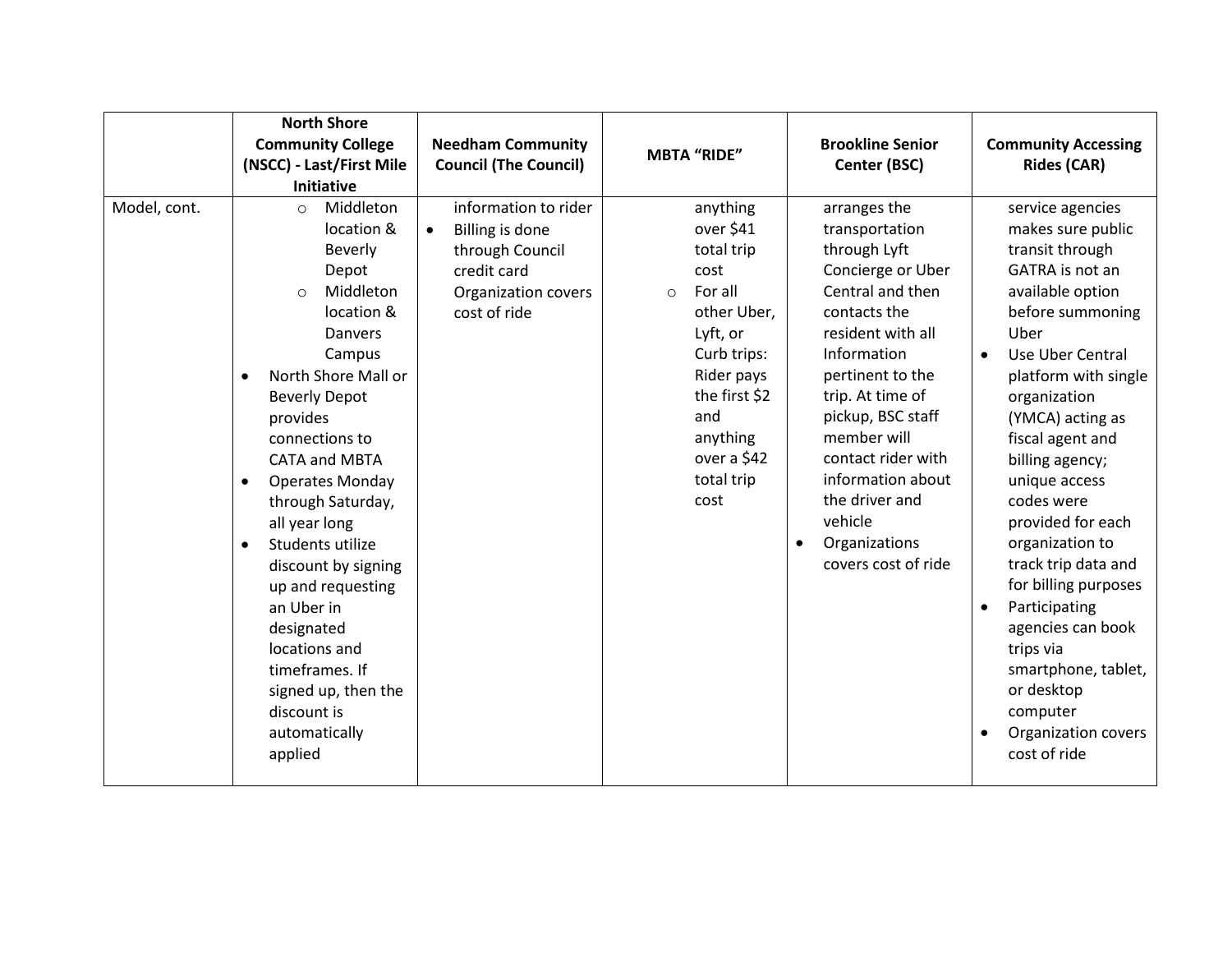|                                                           | <b>North Shore</b><br><b>Community College</b><br>(NSCC) - Last/First Mile<br><b>Initiative</b>                                                                                                                                                       | <b>Needham Community</b><br><b>Council (The Council)</b>                                                                                                                                                                                                                                                                                                                      | <b>MBTA "RIDE"</b>                                                                                                                                                                                                                                          | <b>Brookline Senior</b><br>Center (BSC)                                                                                                                                                                                                                                                                                                                                                          | <b>Community Accessing</b><br><b>Rides (CAR)</b>                                                                                                                                                                                                                                                                                                                                                                                         |
|-----------------------------------------------------------|-------------------------------------------------------------------------------------------------------------------------------------------------------------------------------------------------------------------------------------------------------|-------------------------------------------------------------------------------------------------------------------------------------------------------------------------------------------------------------------------------------------------------------------------------------------------------------------------------------------------------------------------------|-------------------------------------------------------------------------------------------------------------------------------------------------------------------------------------------------------------------------------------------------------------|--------------------------------------------------------------------------------------------------------------------------------------------------------------------------------------------------------------------------------------------------------------------------------------------------------------------------------------------------------------------------------------------------|------------------------------------------------------------------------------------------------------------------------------------------------------------------------------------------------------------------------------------------------------------------------------------------------------------------------------------------------------------------------------------------------------------------------------------------|
| Funding                                                   | Money for NSCC<br>$\bullet$<br>pilot allocated in<br>institution's budget<br>Following success<br>$\bullet$<br>of pilot, funded<br>initiative with<br>repurposed \$100k<br>that was previously<br>used to support a<br>third-party shuttle<br>service | 2017 program<br>$\bullet$<br>funding came from<br>the Council's<br>budget and BID<br>Needham donation<br>2018 program<br>funding from a BID<br>Needham donation<br>and the Council<br>Transportation<br>Fund; the Council<br>sends a survey to<br>riders following<br>their trip with a soft<br>ask, some riders<br>donated an amount<br>greater than the<br>cost of the trip | MBTA budget<br>$\bullet$<br>covers portion of<br>ride with rest paid<br>by consumer                                                                                                                                                                         | Funding came from<br>$\bullet$<br>Brookline Rotary's<br>"Dancing with the<br>Stars" fundraising<br>event; the winner,<br><b>BSC Board</b><br><b>President Betsy</b><br>Pollack, donated<br>her \$10,000 prize<br>to the BSC; the<br>amount was<br>enough to cover<br>the cost of about<br>100 rides a month<br>for a year; further<br>funding comes from<br>other individual<br>donations to BSC | Each pilot member<br>$\bullet$<br>contributed<br>between \$250 and<br>\$1,000 depending<br>on organization<br>size, totaling \$4,750<br>\$30,000 from<br>$\bullet$<br><b>Community Transit</b><br><b>Grant Program</b><br>(CTGP)<br>Attleboro Rotary<br>$\bullet$<br>contributed \$2,000<br>Wal-Mart \$250<br>$\bullet$<br>State legislature<br>$\bullet$<br>appropriated<br>\$20,000<br>Willow tree<br>$\bullet$<br>contributed \$1,000 |
| Requests for<br>Wheelchair<br>Accessible<br>Vehicle (WAV) | On-demand<br>$\bullet$<br>requests are made<br>through Beauport<br>Ambulance<br>Services.                                                                                                                                                             | Unable to provide<br>$\bullet$<br>rides to Needham<br>residents that are in<br>wheelchairs via our<br><b>Volunteer Driver</b><br>Program or Via our<br>Lyft Program                                                                                                                                                                                                           | <b>MBTA</b> identifies<br>$\bullet$<br>whether customers<br>applying for pilot<br>require WAV, send<br>information to TNC<br>Due to limited<br>$\bullet$<br>availability, those<br>requiring WAV are<br>able to sign up with<br>all TNCs<br>Book WAV in-app | If non-ambulatory,<br>$\bullet$<br>utilize WAV TNC<br>Have not had to<br>$\bullet$<br>turn anyone away<br>due to accessibility<br>concern                                                                                                                                                                                                                                                        | No requests to date<br>$\bullet$<br>During CTGP grant<br>$\bullet$<br>period, would be<br>contacted and<br><b>GATRA could</b><br>provide a trip<br>through our<br>Medical<br>transportation<br>providers.                                                                                                                                                                                                                                |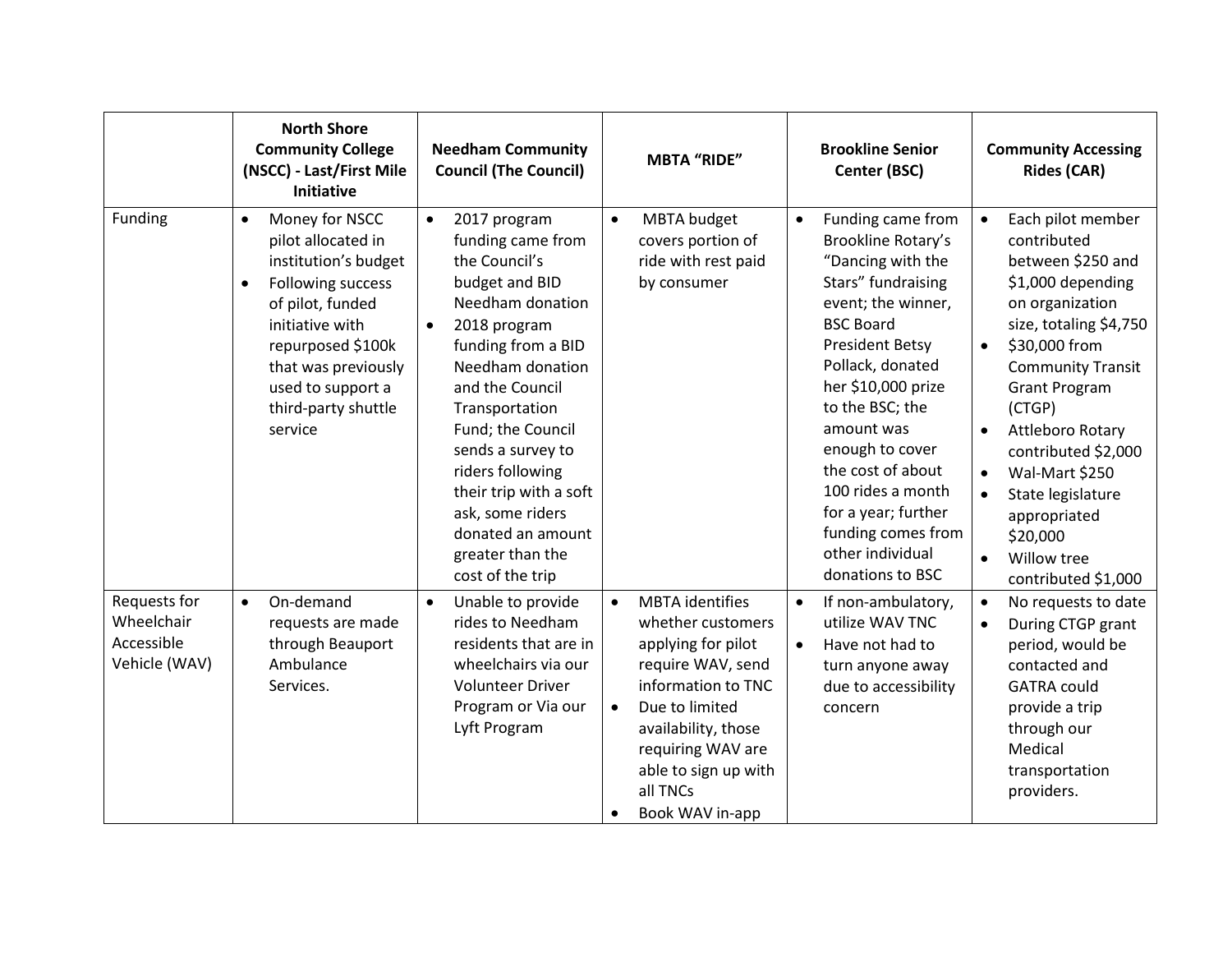|                             | <b>North Shore</b><br><b>Community College</b><br>(NSCC) - Last/First Mile<br>Initiative                                                                                                                                                                           | <b>Needham Community</b><br><b>Council (The Council)</b>                                                                                                                                                                                                                                                                                                                                                                     | <b>MBTA "RIDE"</b>                                                                                                                                                                                                                                                                                                                                              | <b>Brookline Senior</b><br>Center (BSC)                                                                                                                                                                                                                                                                                                                                                                         | <b>Community Accessing</b><br><b>Rides (CAR)</b>                                                                                                                                                                                                                                                                                                                                                                     |
|-----------------------------|--------------------------------------------------------------------------------------------------------------------------------------------------------------------------------------------------------------------------------------------------------------------|------------------------------------------------------------------------------------------------------------------------------------------------------------------------------------------------------------------------------------------------------------------------------------------------------------------------------------------------------------------------------------------------------------------------------|-----------------------------------------------------------------------------------------------------------------------------------------------------------------------------------------------------------------------------------------------------------------------------------------------------------------------------------------------------------------|-----------------------------------------------------------------------------------------------------------------------------------------------------------------------------------------------------------------------------------------------------------------------------------------------------------------------------------------------------------------------------------------------------------------|----------------------------------------------------------------------------------------------------------------------------------------------------------------------------------------------------------------------------------------------------------------------------------------------------------------------------------------------------------------------------------------------------------------------|
| Eligibility                 | Must be student<br>$\bullet$<br>enrolled in NSCC                                                                                                                                                                                                                   | Must be resident of<br>$\bullet$<br>Needham without<br>alternative<br>transportation<br>option available,<br>self-report                                                                                                                                                                                                                                                                                                     | <b>Eligible RIDE</b><br>$\bullet$<br>customer with valid<br>email address,<br>phone number, and<br>payment method<br>on file with the<br><b>RIDE</b>                                                                                                                                                                                                            | Must be Brookline<br>$\bullet$<br>resident 60+ need<br>transportation<br>outside of COA van<br>hours; usually<br>referred to<br>program through<br>outreach worker                                                                                                                                                                                                                                              | Each agency is<br>$\bullet$<br>responsible for<br>vetting their clients.<br>During CTGP grant<br>period, they have<br>to be seniors,<br>disabled, or low-<br>income.                                                                                                                                                                                                                                                 |
| Results/<br><b>Outcomes</b> | More easily<br>$\bullet$<br>accessible for<br>students than the<br>shuttle service<br>Decreases travel<br>$\bullet$<br>time for students<br>Provides on<br>$\bullet$<br>demand access<br>Proven to be more<br>$\bullet$<br>cost effective for<br>school to operate | Successfully<br>$\bullet$<br>doubled number of<br>individuals able to<br>access medical<br>appointments each<br>month due to<br>increased<br>availability of rides<br>Ability to reach<br>$\bullet$<br>demand of medical<br>rides requested<br>allowed creation of<br>"Transportation of<br>Last Resort"<br>program that<br>provides rides for<br>any purpose to<br>Needham residents<br>who have no other<br>transportation | Average TNC trip to<br>$\bullet$<br>MBTA is \$17, while<br>average RIDE trip<br>cost is around \$41;<br>but increased TNC<br>trip usage has not<br>resulted in cost<br>savings for MBTA<br>Higher customer<br>$\bullet$<br>service rating than<br><b>RIDE</b> vehicles<br>Increased number<br>$\bullet$<br>of trips taken by<br>participating RIDE<br>customers | Older adults in<br>$\bullet$<br><b>Brookline have</b><br>been utilizing this<br>transportation<br>option, but not as<br>frequently as BSC<br>originally<br>anticipated<br>Originally partnered<br>$\bullet$<br>solely with Lyft, but<br>expanded to<br>include Uber<br>FY '20 - planning to<br>ask the town of<br><b>Brookline</b> for<br>ongoing support<br>using TNC<br>assessment funds<br>to expand program | Over 1,200 rides<br>$\bullet$<br>have been booked<br>since pilot program<br>began<br>Pilot successful,<br>$\bullet$<br><b>GATRA</b> replicating<br>model in Plymouth<br>County<br>Following the<br>$\bullet$<br>expiration of CTGP<br>funds, six member<br>organizations have<br>been able to<br>continue the Uber<br>partnership on their<br>own while the<br>others are working<br>on a plan for<br>sustainability |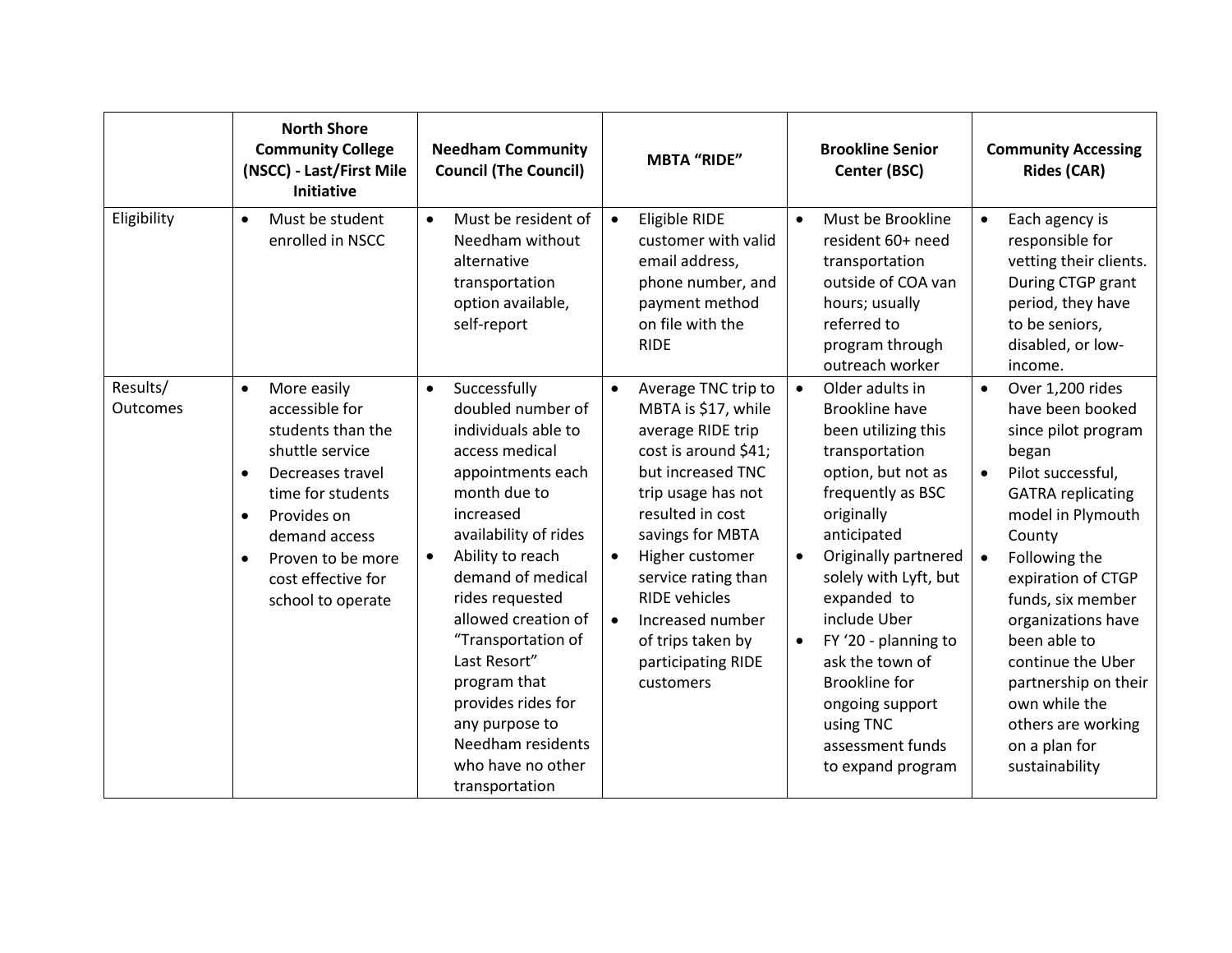|                                        | <b>North Shore</b><br><b>Community College</b><br>(NSCC) - Last/First Mile<br>Initiative                                                                                                                                                | <b>Needham Community</b><br><b>Council (The Council)</b>                                                                                           | <b>MBTA "RIDE"</b>                                                                                                                                                                                                                        | <b>Brookline Senior</b><br>Center (BSC)                                                                                        | <b>Community Accessing</b><br><b>Rides (CAR)</b>                                                                                                                                                                 |
|----------------------------------------|-----------------------------------------------------------------------------------------------------------------------------------------------------------------------------------------------------------------------------------------|----------------------------------------------------------------------------------------------------------------------------------------------------|-------------------------------------------------------------------------------------------------------------------------------------------------------------------------------------------------------------------------------------------|--------------------------------------------------------------------------------------------------------------------------------|------------------------------------------------------------------------------------------------------------------------------------------------------------------------------------------------------------------|
| Costs<br>Associated with<br>Project    | $\bullet$<br>The average<br>monthly cost<br>between<br>September 2018 to<br>present is<br>\$2092.99, which<br>covers cost of<br>subsidy                                                                                                 | Cost of ride<br>$\bullet$<br>Cost of mailing<br>$\bullet$<br>survey following<br>trip<br>Total of \$5,101.08<br>$\bullet$<br>through March<br>2019 | Cost of ride subsidy<br>$\bullet$<br>and various<br>operating costs                                                                                                                                                                       | Cost of ride<br>$\bullet$<br>Dispatched hours,<br>$\bullet$<br>already covered in<br><b>BSC</b> budget but<br>costs staff time | The YMCA took 5%<br>$\bullet$<br>administration fee<br>as they process the<br>bills<br>Cost of ride<br>$\bullet$                                                                                                 |
| Ridership<br>numbers and<br>trip costs | The averages<br>$\bullet$<br>between<br>September 2018 to<br>the present:<br>Number of<br>$\circ$<br>people<br>served per<br>month $-34;$<br>Number of<br>$\circ$<br>trips per<br>month -<br>187<br>Cost per<br>$\circ$<br>trip - \$10. |                                                                                                                                                    | An average of 1,250<br>$\bullet$<br>active users taking<br>13,000 monthly<br>trips with average<br>trip cost at \$17<br>For February '19 -<br>$\bullet$<br>around 1650 active<br>customers take<br>17,000 trips for<br>under \$16 a trip. |                                                                                                                                | Average cost \$20<br>$\bullet$<br>per ride<br>1,877 rides<br>$\bullet$<br>(average 125 per<br>month)<br>13,458 miles so the<br>$\bullet$<br>average ride was<br>7.16 miles<br>43% were after<br>$\bullet$<br>6PM |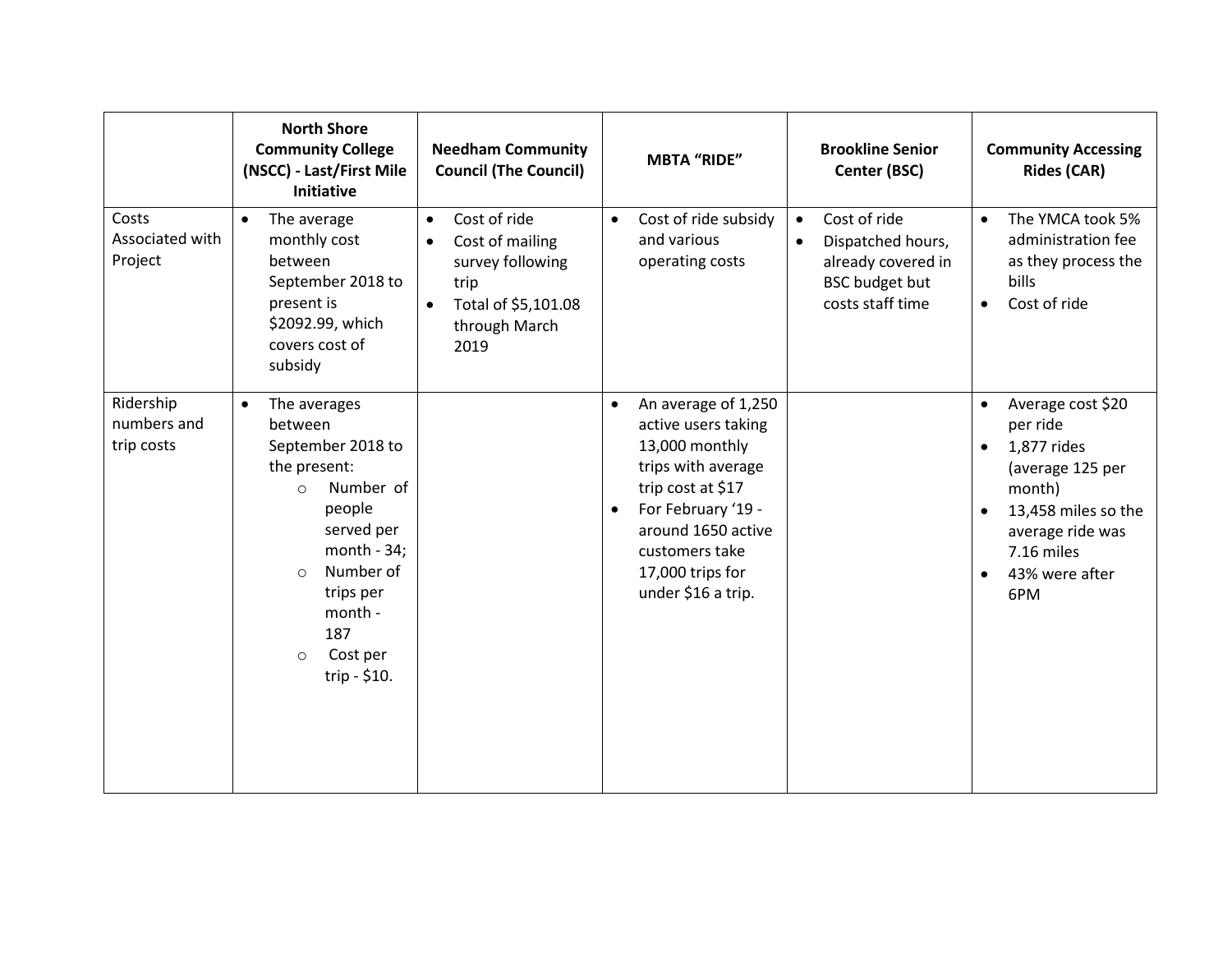|                           | <b>North Shore</b><br><b>Community College</b><br>(NSCC) - Last/First Mile<br><b>Initiative</b>                                                                                                                | <b>Needham Community</b><br><b>Council (The Council)</b>                                                                                                                                                                                                                             | <b>MBTA "RIDE"</b>                                                                                                                                                                                                                                                                                 | <b>Brookline Senior</b><br>Center (BSC)                                                                                                                                                                                                                                                       | <b>Community Accessing</b><br><b>Rides (CAR)</b>                                                                                                                                                                                                                            |
|---------------------------|----------------------------------------------------------------------------------------------------------------------------------------------------------------------------------------------------------------|--------------------------------------------------------------------------------------------------------------------------------------------------------------------------------------------------------------------------------------------------------------------------------------|----------------------------------------------------------------------------------------------------------------------------------------------------------------------------------------------------------------------------------------------------------------------------------------------------|-----------------------------------------------------------------------------------------------------------------------------------------------------------------------------------------------------------------------------------------------------------------------------------------------|-----------------------------------------------------------------------------------------------------------------------------------------------------------------------------------------------------------------------------------------------------------------------------|
| Marketing and<br>Outreach | $\bullet$<br>Program is<br>promoted during<br>new student<br>recruitment,<br>student advising,<br>and new student<br>and transfer<br>orientations. PR<br>pushes program via<br>social media<br>throughout year | Speaking<br>$\bullet$<br>engagement to<br>local service<br>groups, clergy,<br>social workers, and<br>guidance<br>counselors<br>Articles in local<br>$\bullet$<br>paper<br>Website<br>$\bullet$<br>Brochure that is<br>$\bullet$<br>sent annually to<br>every household in<br>Needham | No real marketing<br>$\bullet$<br>or outreach<br>strategy, strictly<br>word of mouth and<br>information on<br><b>MBTA</b> website                                                                                                                                                                  | <b>Brookline Senior</b><br>$\bullet$<br><b>Center Newsletter</b><br>Outreach workers<br>Flyer<br>$\bullet$<br><b>Brookline Senior</b><br>$\bullet$<br>Transportation<br>options events<br>hosted by TRIPPS<br>In TRIPPS mobility<br>$\bullet$<br>resource guide                               | Small marketing<br>$\bullet$<br>committee<br>Mostly word of<br>$\bullet$<br>mouth<br>PSA in Attleboro<br>$\bullet$<br>newspaper                                                                                                                                             |
| Lessons<br>Learned        | Concerns from<br>$\bullet$<br>students and staff<br>around safety;<br>addressed by<br>creating safety<br>presentations<br>Better marketing is<br>$\bullet$<br>needed to spread<br>awareness of<br>service      | Takes longer to<br>$\bullet$<br>arrange ride<br>through concierge<br>model than smart<br>phone application<br>Geolocation is not<br>$\bullet$<br>always accurate<br>Lack of accessible<br>$\bullet$<br>vehicles or<br>passenger<br>assistance can be<br>problematic                  | Pilot is popular with<br>$\bullet$<br>customers - the top<br>complaint fielded is<br>that customers<br>wish they were<br>allowed more trips<br>per month. Overall,<br>pilot customers<br>take roughly 50%<br>more total trips<br>(RIDE + Pilot) after<br>enrolling than they<br>were taking on The | Encouraging older<br>$\bullet$<br>adults to use a<br>transportation<br>service they are<br>unfamiliar with is<br>challenging, works<br>best when done<br>through peers by<br>word of mouth<br>Lack of accessible<br>$\bullet$<br>vehicles or<br>passenger<br>assistance can be<br>problematic | Important to have<br>$\bullet$<br>cross-sector<br>involvement and<br>commitment from<br>participating<br>organizations<br>Training of staff at<br>$\bullet$<br>each social service<br>agency key in<br>providing high<br>quality customer<br>service and<br>improving their |